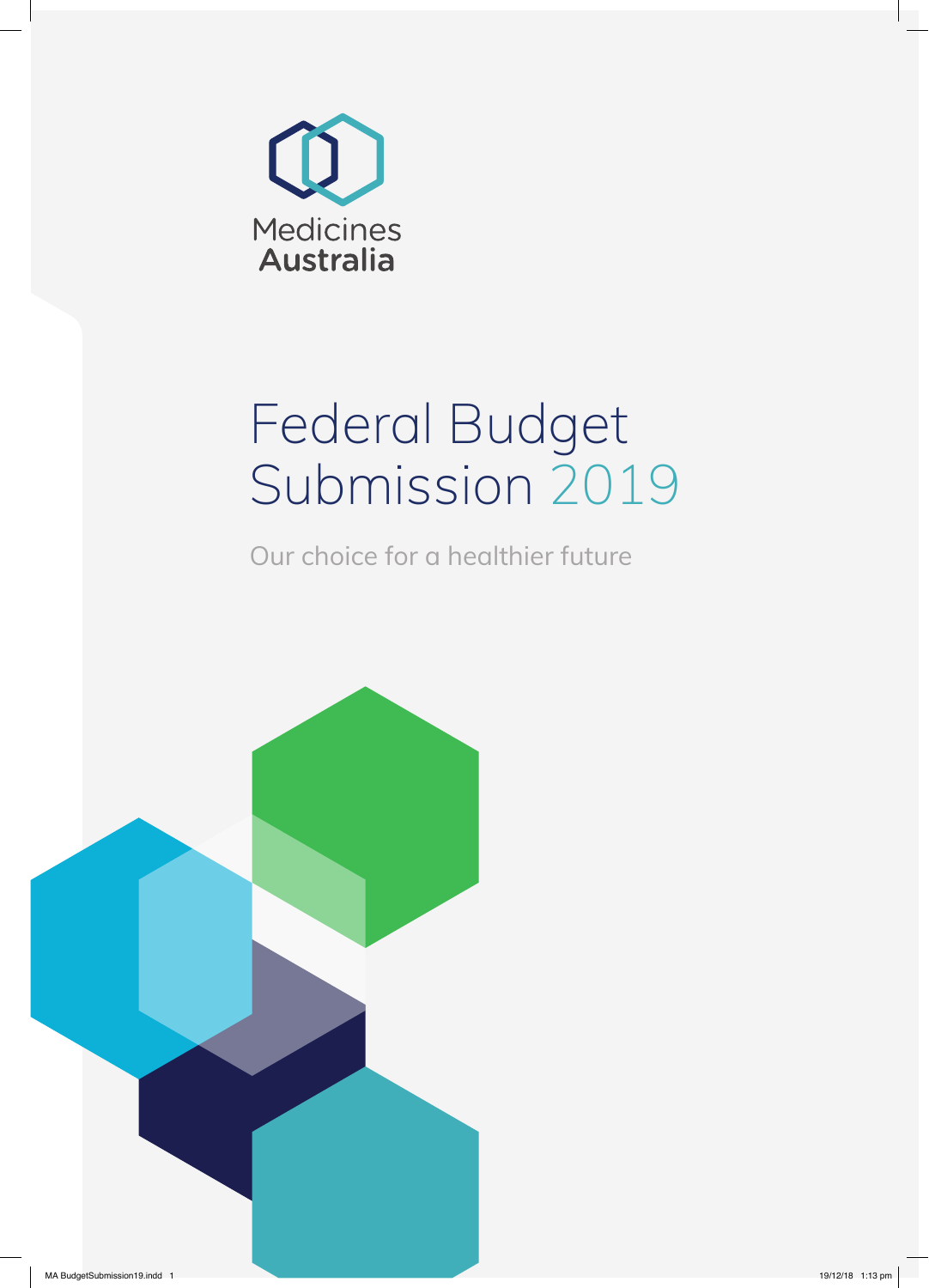# About Medicines Australia

Medicines Australia is the industry association for the innovative pharmaceutical sector. Our members invent, research, manufacture and supply innovative and breakthrough medicines and vaccines that help people to live longer, healthier lives. These medicines and vaccines keep Australians out of hospital, prevent disease and play a pivotal role in ensuring a productive and healthy community. Our membership consists of nearly 90 per cent of Multinational corporations of the medicines sector, all of whom are committed to advancing the health outcomes of all Australians.

Accordingly, Medicines Australia is driven to provide longer and healthier lives for Australians through the ability to choose from a range of quality, world leading innovative medicines.

We partner with key stakeholders, drive the creation and development of a predictable environment for the continued, sustainable growth of the innovative and research-based prescription medicines industry.

It follows that Medicines Australia leads and maintains industry consensus and unity to contribute to essential medicines policy development for the benefit of all Australians.

# **Medicines Australia aims to:**

- **1. Be an industry role model to build unity and strength.**
- **2. Achieve a predictable and stable environment for the registration and reimbursement of medicines in Australia.**
- **3. Work with the Australian Government to actively create a favourable environment for investment by the medicines and vaccines industry.**
- **4. Strengthen the reputation of the industry.**



**We aim to achieve our objectives by forming effective alliances, including engaging with the Parliament, Government and government departments, other peak bodies in the medicines industry, health consumer groups, health professionals and academic institutes to develop health and industry policy, conduct clinical trials, fund academic work and formally contribute on scientific projects.**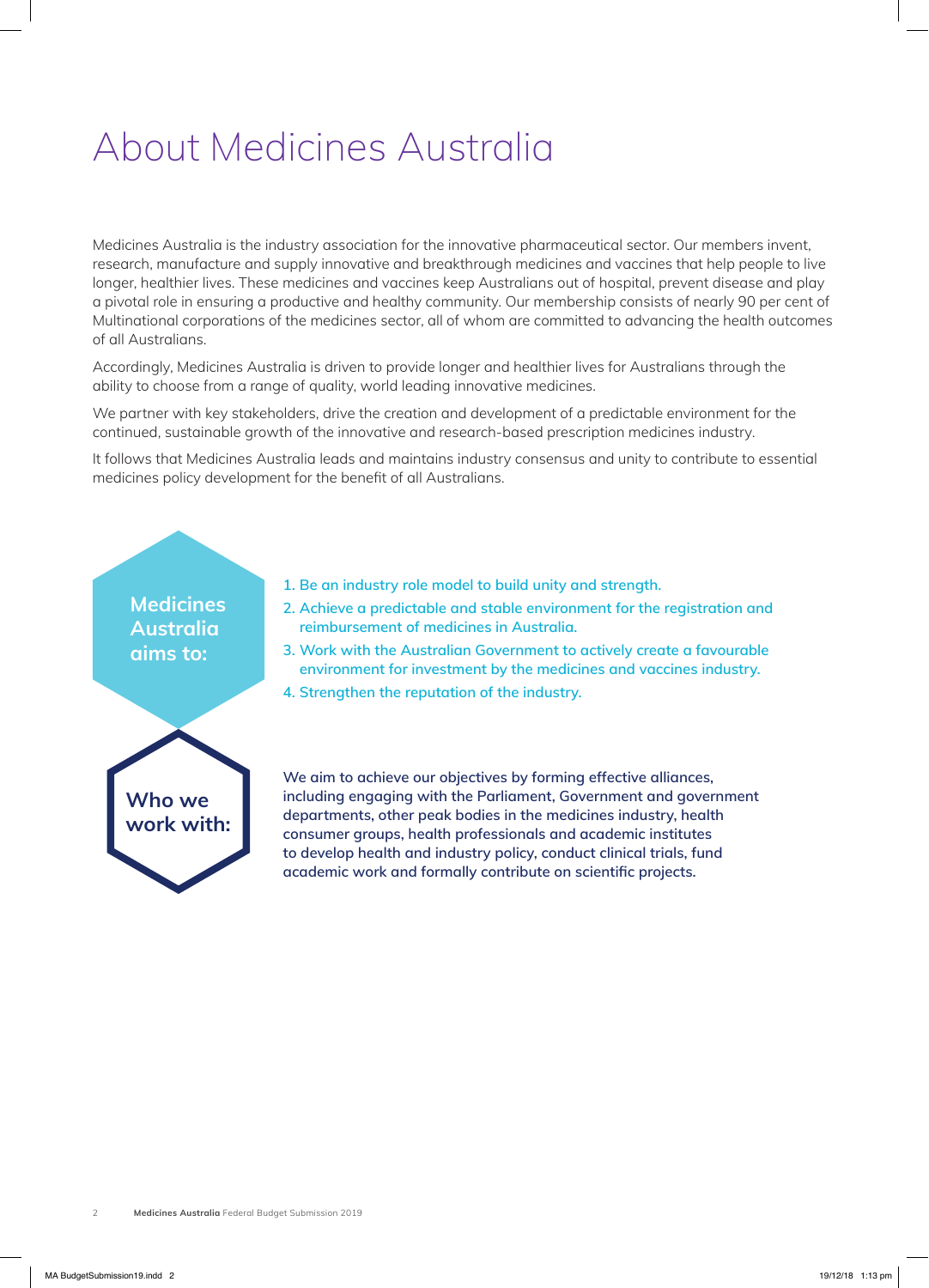# Introduction

Investing in the supply of innovative and breakthrough medicines to provide universal, subsidised access for the Australian community is a fundamental undertaking of the Australian Government. Since its inception in the 1950s, the Pharmaceutical Benefits Scheme (PBS) has been one of the most critical components of the Australian healthcare system. Its intent is to subsidise the cost of medicines to ensure that the latest innovations in treatments can be made affordable and accessible to all Australians. For this reason, the PBS was designed as an uncapped programme to ensure the swift availability of new medicines and vaccines in Australia.

Investing in new, innovative medicines has been shown to provide incredible value and benefits to the community. According to the report '*Our Health, Our Wealth: The Impact of Ill Health on Retirement Savings in Australia*' (available at www.medicinesaustralia.com.au), produced in partnership with the McKell Institute, early retirement due to ill health imposes a significant economic cost, almost 4.5 times government expenditure on the Pharmaceutical Benefits Scheme in 2016–2017. Medicines Australia argues that it is very important to consider ways to address this and take action while illness may be more manageable, to retain a person's ability to function effectively and remain in the workforce.

Lichtenberg (2017) found that \$7 billion was saved in hospital expenditure in 2011 alone due to the ongoing investment in, and listing of, innovative medicines on the PBS. The same study found that the listing of innovative medicines on the PBS was the major factor in the 33% decline in premature deaths in Australia between 1997 and 2012<sup>1</sup>. Other studies have also shown the role that innovation in medicines has played in boosting productivity in Australia by helping people to either stay at work or return to work sooner<sup>2</sup>.

Despite the demonstrable growth in other areas of health such as the MBS, PBS growth has been historically flat or in decline (in real terms) since 2011. We note that while the latest PBS figures show an approximate growth of 7%, the long-term trend is in decline in real terms. We reiterate the clear value and benefits of keeping a strong PBS and encourage continued investment of this kind.

The Strategic Agreement signed between Medicines Australia and the Commonwealth in April 2017 has given some stability and focus for the next five years, but big challenges lie ahead. The challenge for government, the community, and industry is to ensure that the PBS can fully fund the needs and demands of patients, not just for today's medicines and vaccines, but tomorrow's advancements in innovative therapies. Over the past decade, Australia's innovative medicines industry has worked with successive governments on fundamental PBS reforms delivering more than \$20 billion in ongoing savings. The Strategic Agreement is designed to lock in further savings in every year of the budget forward estimates through to 2022, totalling an approximate \$1.8 billion. Naturally, there will be fluctuations in the savings over the forward estimates depending upon market conditions, including the entries and exits of different products – this makes the savings somewhat irregular. Accordingly, governments have undertaken to provide a series of process reforms and to provide a stable, predictable business environment to support the industry's ongoing investment in 23,000 local jobs, medical research partnerships and clinical trials delivering huge and incalculable benefits to the Australian community.

<sup>1</sup> Lichtenberg, Frank R. (2017), 'The Impact of Pharmaceutical Innovation on Premature Mortality, Hospital Separations, and Cancer Survival in Australia', *Economic Record*, 93, 302, p.353-378, http://onlinelibrary.wiley.com/doi/10.1111/1475-4932.12332/full

<sup>2</sup> Schofield, D. et al. 'Measuring Labour Productivity and the Benefits of Interventions for Osteoarthritis', project report for Medicines Australia, http://corporate.medaus.com.au/wp-content/ uploads /sites/52/2010/01/20160905-rpt-FINAL-Schofield-OAproductivity-final-report.pdf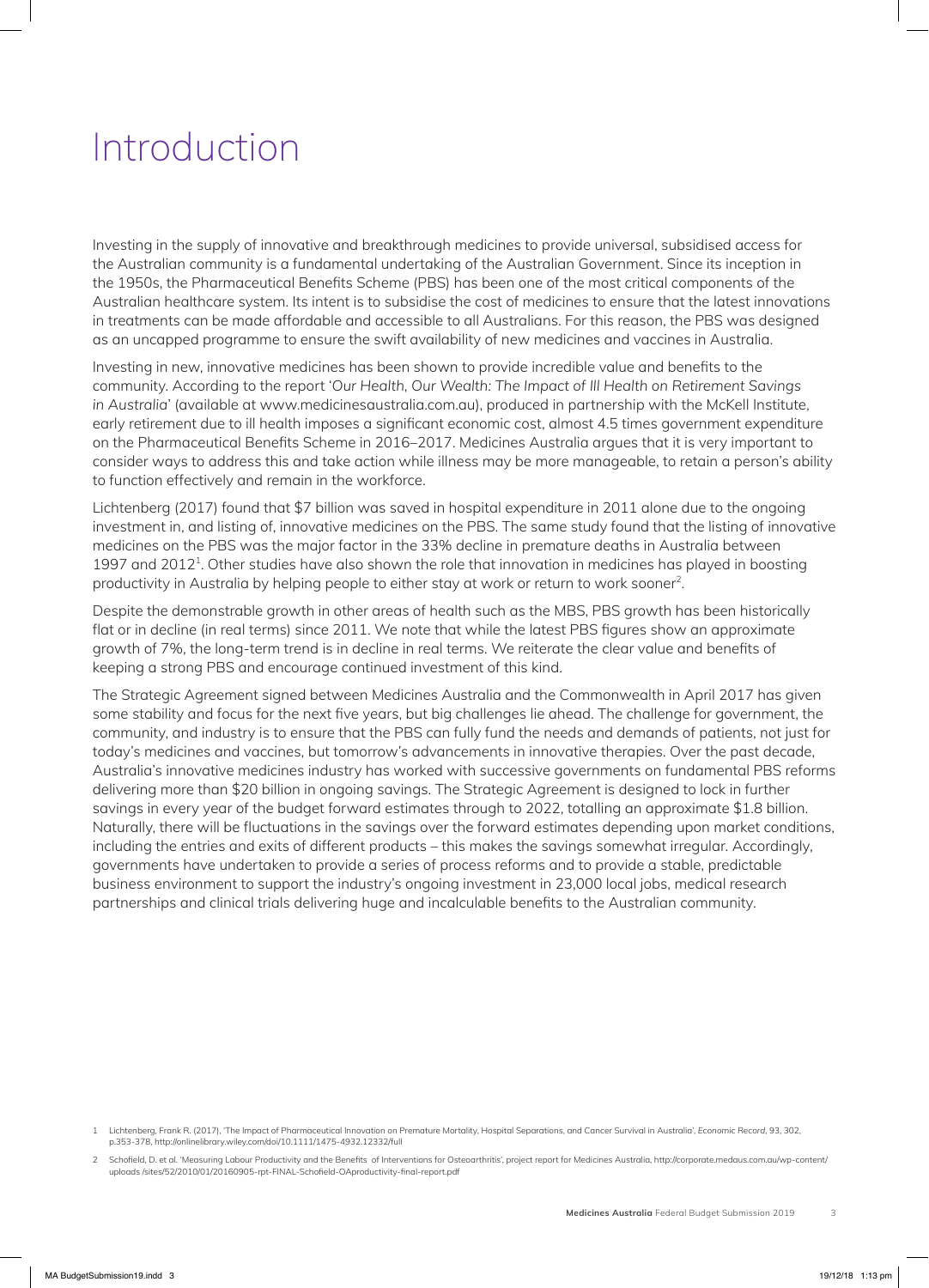The Medicines Australia 2019-2020 Budget Submission is the continuation of a conversation about the viability and sustainability of the PBS and its ability to properly fund new medicines. According to a recent analysis by PWC<sup>3</sup>, our members contributed \$9 billion to the Australian economy in 2016-2017, which supported the employment of almost 23,000 Australians (direct and indirect). The medicines industry continues to be one of the largest exporters of elaborately transformed manufactured goods with some of our members expanding their advanced manufacturing facilities and capabilities in Australia. Our members continue to be significant investors in Australian R&D, including one thousand clinical trials initiated in 2016-2017 that helped 33,000 Australians get early access to emerging therapies.

To support this ongoing contribution to the Australian community and economy, the Government needs to maintain not just a well-funded PBS, but also continue to support industry-focused policy settings, such as the R&D tax incentive. These are important enablers to encourage investment by our members into Australia's medical technology and pharmaceutical (MTP) sector.

#### **A snapshot of the innovative medicines industry**

- Contributed nearly \$9 billion to the Australian economy in 2016 through direct and indirect contributions.
- Employs nearly 23,000 people across 78 offices and facilities, who live in over 850 different postcodes including in rural and regional Australia.
- Support about 20,000 additional business including over 2,000 small businesses.
- Conducted nearly 1,000 clinical trials in 2016, enabling over 33,000 Australians to access potentially life changing new medicines.
- Invested \$270 million in clinical trials in 2016.
- Invested over \$1 billion in collaborative and strategic partnerships.
- Shared our ideas, resources, IP and technologies with universities, patient groups, health care providers, researchers and start-ups and bio-tech companies.

SOURCE PricewaterhouseCoopers Consulting (Australia) Pty Limited (PWC Consulting): The economic contribution of the innovative pharmaceutical industry to Australia. December 2017.

3 Figures from a yet to be published PWC survey of Medicines Australia member companies, "The economic contribution of the innovative pharmaceutical industry to Australia"

<sup>4</sup> **Medicines Australia** Federal Budget Submission 2019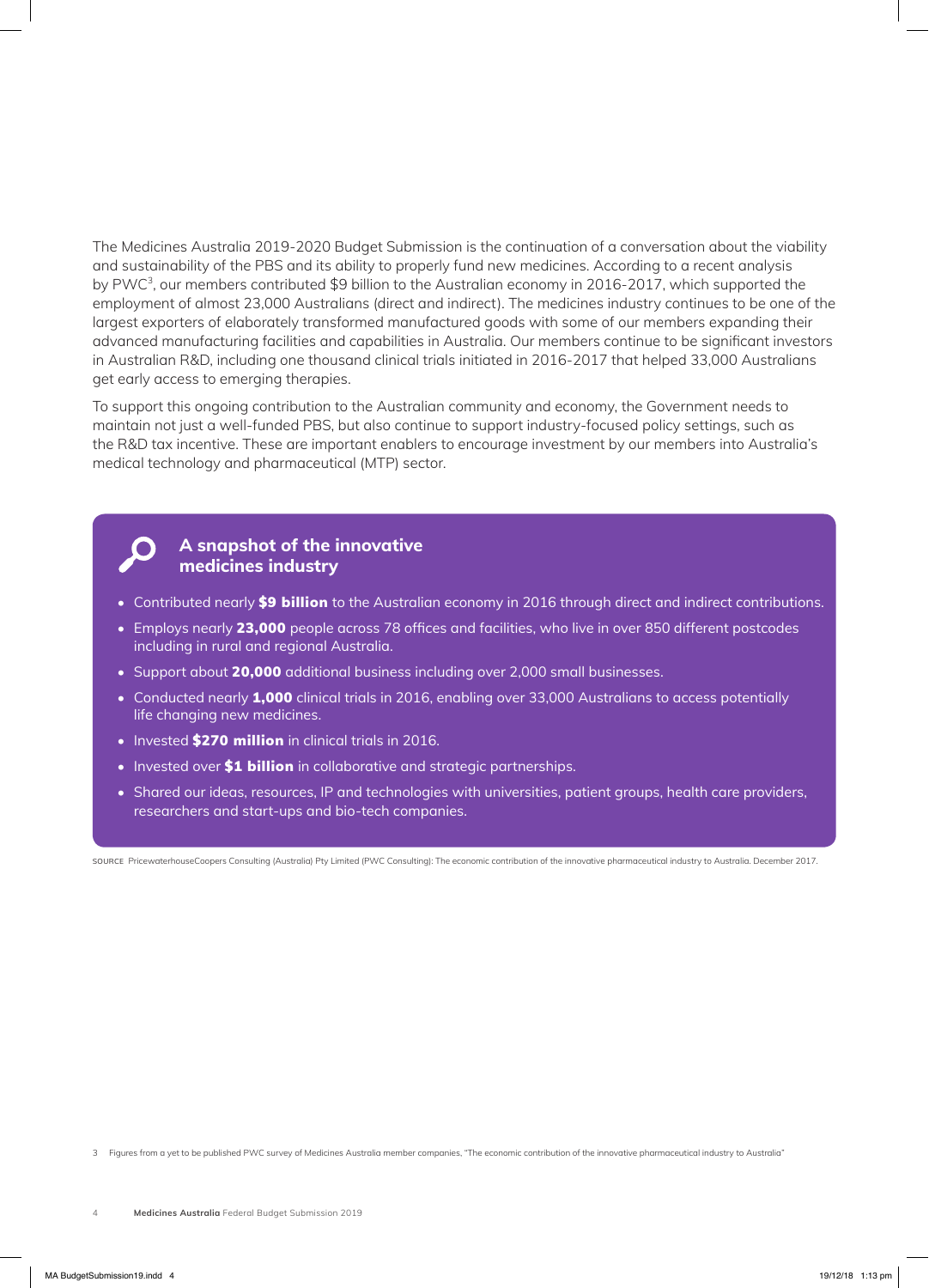# Executive Summary

The priorities for the 2018-2019 Budget for the innovative medicines industry are focused on the following key areas:

- 1. Accessibility and value: putting Australians' health first
- 2. Innovation and investment: growing Australia's medicines industry
- 3. Improved policy coordination throughout the whole of medicines sector
- 4. Digital health
- 5. Employment and skills.

### **1. Accessibility and value: putting Australians' health first**

#### **IMPROVEMENTS FOR PATIENT ACCESS TO MEDICINES**

Australians should have access to the latest medicines they need when they need them. This is dependent on the sustainability and viability of the PBS. A five-year Strategic Agreement between Medicines Australia and the Commonwealth will support ongoing access to the latest innovative medicines for patients. This Agreement acknowledges the need for growth in the PBS to accommodate a growing and ageing population, the increasing burden of chronic disease and the advent of extraordinary advances in technology to deliver innovative medicines and therapeutics. The Agreement contains specific deliverables and targets that relate to the importance of the innovative medicines sector and continuous improvement of assessment processes. Alignment of expedited Therapeutic Goods Administration (TGA) and Pharmaceutical Benefits Advisory Committee (PBAC) processes has a significant role to play in the delivery of rapid access to the latest advances in medicines and vaccines.

#### Action 1

The Australian Government, through the Department of Health, works with Medicines Australia to ensure full implementation of the Strategic Agreement. This includes the pricing measures (Clause 5); the reserving of all savings for future listings (Clause 6); modernisation of e-prescribing and data capacity (Clause 7); and listing process improvements to accelerate PBS availability of world leading medicines for patients (Clause 10).

Within this, we recommend that the Australian Government provide greater resourcing to the Department of Health to ensure the timely delivery of the agreed reforms and process improvements. Medicines Australia seeks this resourcing commitment in the upcoming budget, in acknowledgement that the industry is delivering on its funding commitments through legislative changes and consultation on revised cost recovery arrangements.

#### Action 2

The Australian Government, through the Department of Health, to commit to provide regular reports on the progress made against the deliverables specified in the Strategic Agreement. These include:

- development of revised pathways, principles approved by the Minister;
- doubling access to early advice on submissions for new medicines;
- reducing the time taken for medicines to be available through listing on the PBS by at least two months;
- 50% reduction in resubmissions;
- streamlining of costs for complex submissions;
- on-line submissions process for applications; and
- alignment of PBAC process in parallel to changes made to TGA processes.

Accordingly, Medicines Australia acknowledges the value of the Joint Oversight Committee (JOC) and recommends the implementation of Key Performance Indicators to monitor the delivery of Strategic Agreement outcomes.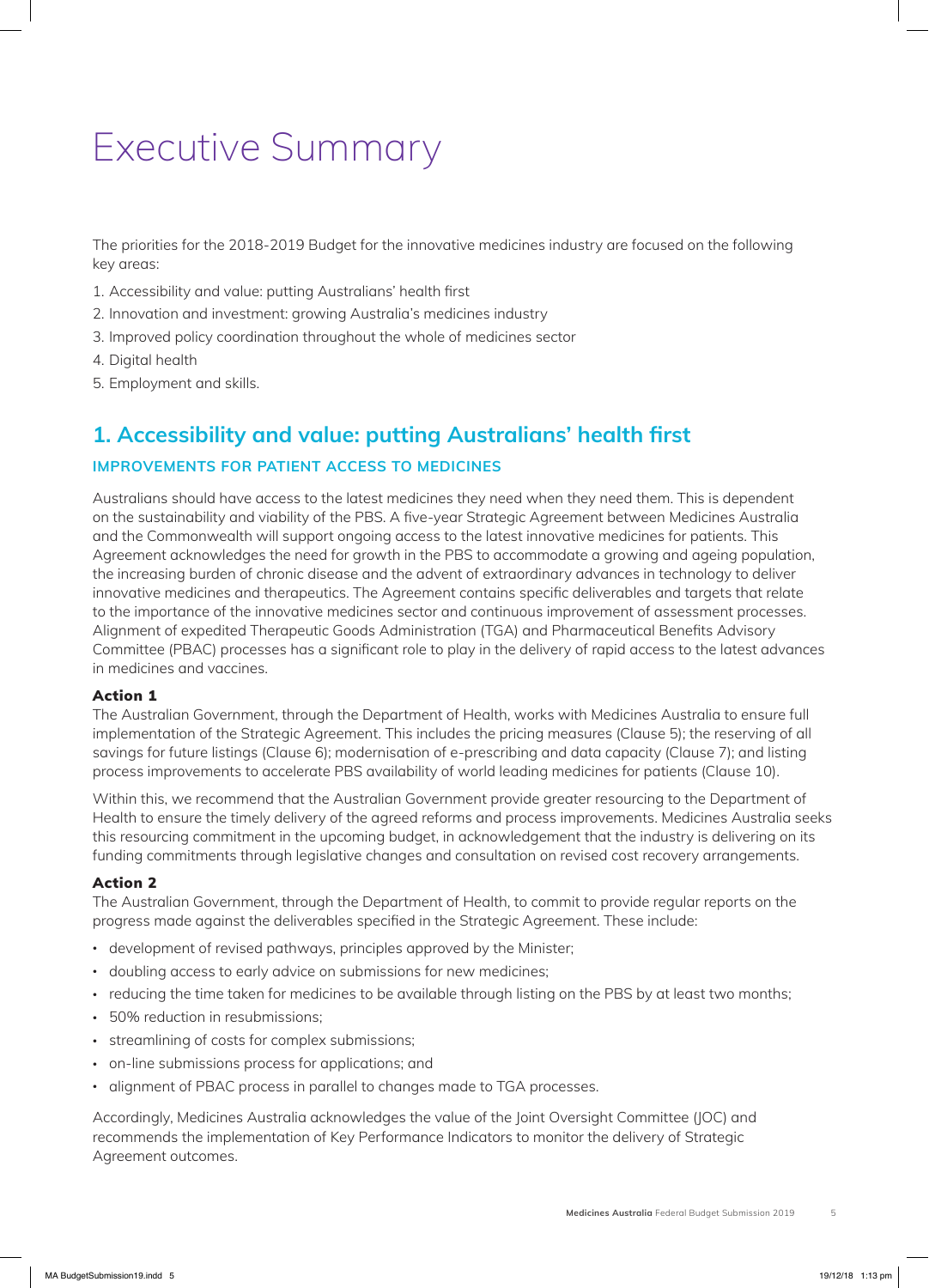#### **EXPLAIN THE TRUE COST OF MEDICINES TO THE TAXPAYER WITH REPORTING ON PBS EXPENDITURE**

#### Action 3

Medicines Australia would like to see the current levels of reporting on the supply chain continue to be strengthened. We recommend that this include a breakdown of reporting into medicines and distribution channels. We believe that this will help to demonstrate the substantial value for money that the innovative medicines industry provides to the Australian taxpayer.

#### Action 4

Timely access is also critical to this process. We recommend that positive PBAC recommendations be approved by Cabinet within a six month time frame.



SOURCE Federal Government. Budget Papers. https://www.budget.gov.au/2016-17/content/bp1/html/bp1\_bs5-01.htm. Accessed September 2018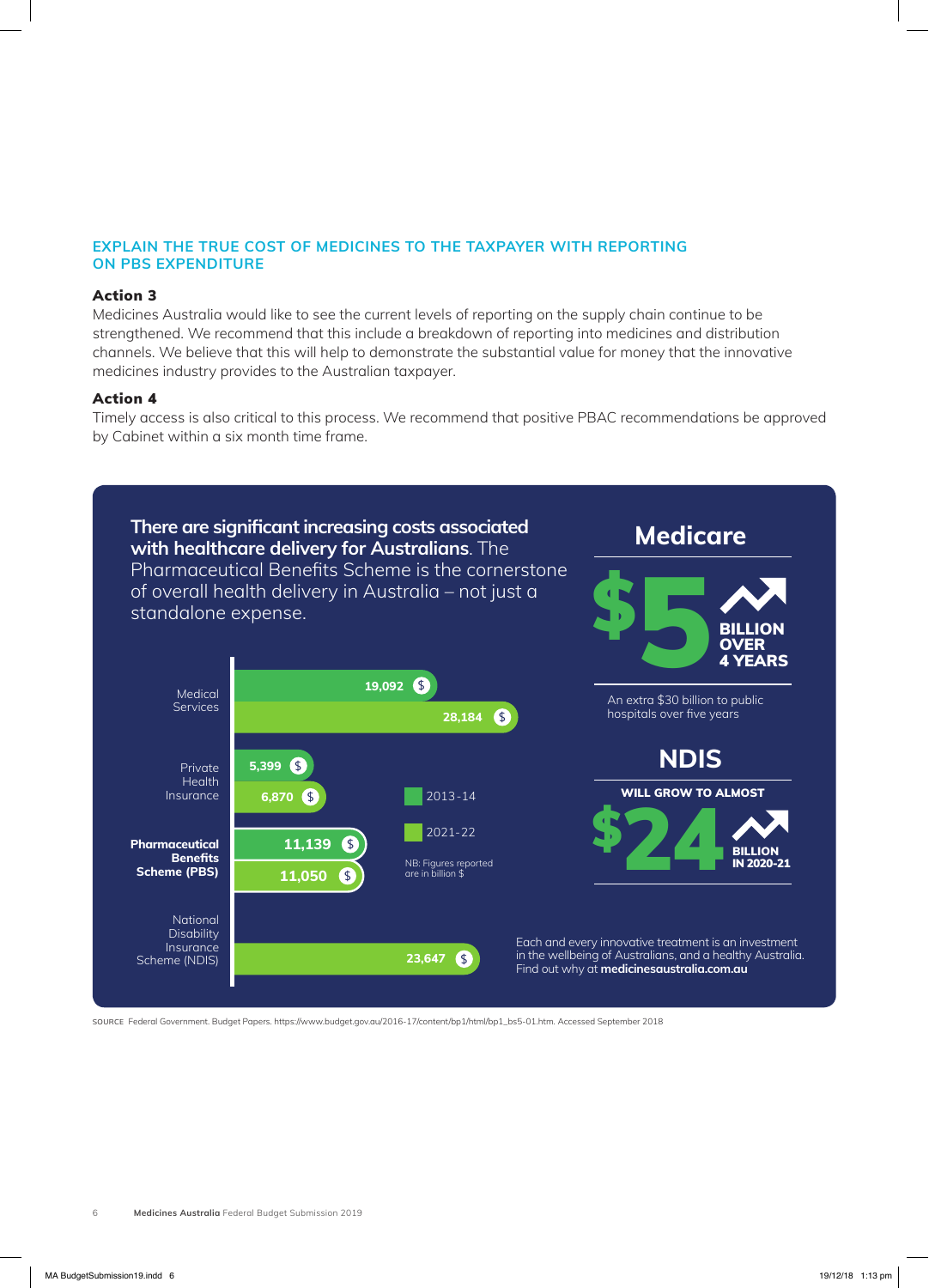# **2. Innovation and investment: growing Australia's medicines industry**

Pharmaceuticals and vaccines are a significant advanced manufacturing export market for Australia. Currently, Australia exports about \$3 billion of vaccines and medicines. There are exciting opportunities for Australia to grow its share of international medicines and vaccines trade, with global demand for medicines expected to double in a decade (DFAT, 2016) . Making the most of this opportunity will help to drive economic growth, deliver more high-skills jobs, and provide Australians with improved access to medicines. Our industry sees opportunity for growth in advanced manufacturing. Much of this growth will come from partnerships and investment in Australia's research and biotechnology industry. This industry has the skills and capacity to construct niche, innovative manufacturing plants which will deliver jobs for STEM graduates.

The National Innovation and Science Agenda (NISA), a whole-of-government 10-15 year plan, has been put in place to encourage innovation. It includes a dedicated industry growth centre in MTPConnect and the Medical Research Future Fund (MRFF). The innovative medicines industry is a natural partner to the NISA, as the sector is primarily driven by research. This research relies on highly-talented researchers, including world-class clinicians. Many of these clinicians work on clinical trials or research in collaboration with the innovative medicines industry.

Our relationship with MTPConnect has reinforced to Medicines Australia the value of having a targeted industry growth centre.

Australia's extraordinary talent has enabled the development of ground-breaking discoveries. According to OECD Health Statistics 2015, we are one of the top 10 countries for life expectancy due in no small part to the remarkable innovations in medicines, some discovered in Australian research laboratories. Medicines Australia member companies are leaders in commercialisation of research and investment in innovation, and with the establishment of the MRFF, Australia is in the prime position to become the world-leader in medical research.

Our aim is to work with the Government to build Australia's commercialisation capability at all stages of medicines and vaccines development. As the figure below demonstrates, our major international competitors have a range of incentives in place in order to attract investment to their country, including tax credits, grants, loans and exemptions. MTPConnect developed a 10 year strategic competitiveness plan to encourage the growth of these industries. In conjunction with this, the Government has also begun dispersing funds from the BTF and the MRFF. Both these funds will have a positive impact on the sector and should be continued. As part of these efforts, we look forward to realising a new vision of medicines and vaccines R&D in Australia, to attract new investments to this country.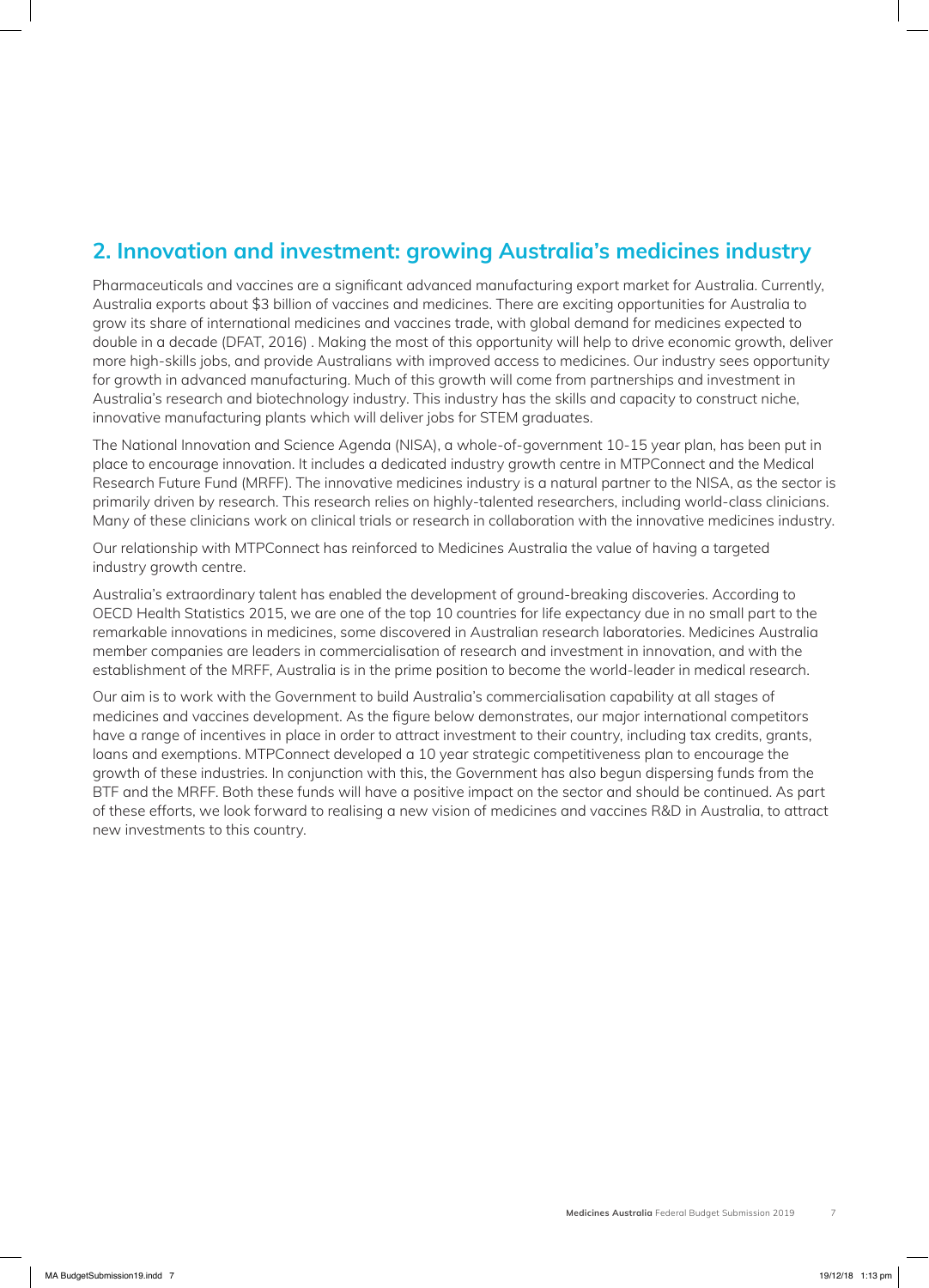

SOURCE Adapted from EY, 2013-2014 Worldwide R&D incentives reference guide, and Singapore Government, Incentives for businesses.

### Action 5

While it is acknowledged there are currently constraints on the Federal Budget, consideration could be given to introducing loans instead of grants as part of this long-term plan. Australia's Chief Scientist advises that business R&D could be further supplemented with more targeted benefits such as grants, loans and procurement-linked support schemes. A number of grants programmes in operation from 1988–2008 formed the backbone of Australia's R&D architecture. Instead of grants, a loans system could help provide an incentive for companies to invest in an industry that has been identified by the Australian Government as being a growth area for the economy during the transition from the resources boom.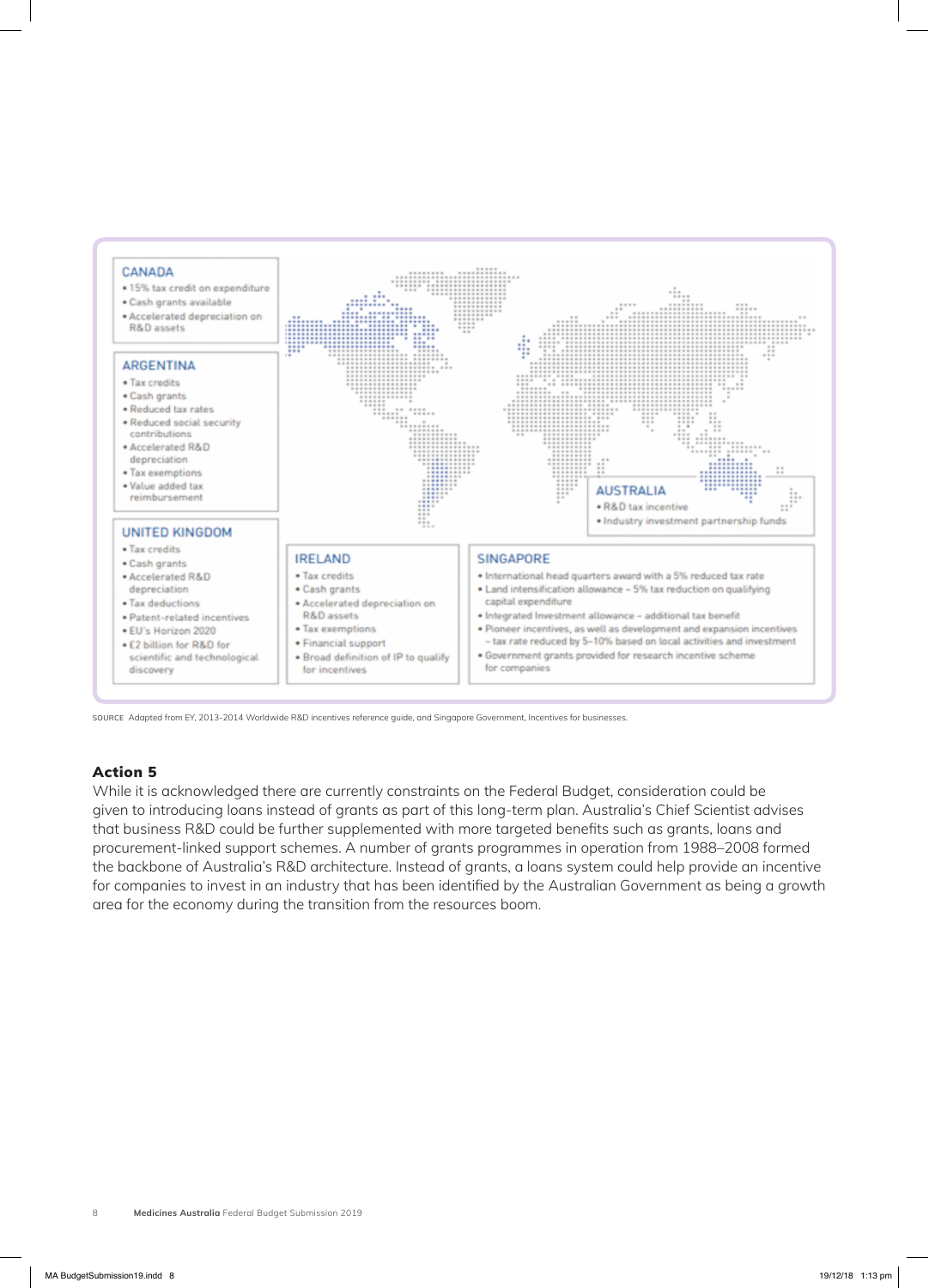#### **INTELLECTUAL PROPERTY**

Aligning our intellectual property (IP) protection regime with those of our key trading partners will boost Australia's competitiveness and strengthen Australia's reputation. We share the Australian Government's aspiration to build Australia's commercialisation capability. Our objective is to engage with investors in this country to take products from development to launch for the benefit of patients. The more Australia is aligned with other countries, the more we will compete effectively in the global race for investments in research, biotechnology and commercialisation of innovative medicines. There is an opportunity in the current IP environment in Australia to strengthen our IP system to better align with other jurisdictions. Our current system of five years' data exclusivity and an average 12 years of effective patent life are less attractive than comparable innovation and investment driven systems in other OECD countries with whom we compete.

#### Action 6

Aligning our IP protection regime with those of our key trading partners will boost Australia's competitiveness and strengthen Australia's reputation. This includes increasing data exclusivity to 10 years.

#### Action 7

Ensure innovative medicines achieve 15 years' effective patent life.

#### Action 8

Establish a time-limited working group through MTPConnect to model the benefits to the economy and any challenges of implementing ten years' data exclusivity in Australia. A strong and reliable Intellectual Property system drives innovation and accords with the broader policy objectives to grow the biopharmaceutical sector and enable greater biopharmaceutical innovation to contribute to economic prosperity; for this reason the Government should commit to maintaining, and indeed strengthening Australia's IP systems.

#### **CLINICAL TRIALS**

Australia's innovative medicines industry conducted nearly 1,000 clinical trials in 2016, giving 33,000 Australians free, early access to potentially life-changing new medicines. A thriving clinical trials sector can bring value to the Australian economy and advance public health outcomes.

Clinical trials are critically important to Australia because results of clinical trials can lead to the development of new medicines that can assist Australians treat and manage their condition. They also create employment opportunities in our research organisations, universities and hospitals. The innovative medicines industry is an important partner in investment and collaboration with scientists, doctors and research centres involved in clinical trials. Without this investment and collaboration, many clinical trials would not be viable. Efficient quality assurance of clinical trials is critical to improving health outcomes and the overall productivity of the economy. But the differences in ethics approvals and research governance systems, even intra-state, are costing Australia's global competitiveness and hampering its potential to attract clinical trials.

We encourage the Government to continue its work with COAG to develop a standard template and associated guidelines, including reasonable timeframes, to streamline ethics and governance approval processes for clinical trials across Australia.

#### Action 9

Market the value of clinical trials in Australia to global markets, building on Australia's reputation as a world class destination for investment. This may take the form of a shared model with State and Territory governments. Accordingly, the Government should continue to ensure that Australian approval times for clinical trials are world leading.

#### Action 10

Better coordination and data-sharing arrangements for clinical trials to accelerate the development of new technologies and treatments.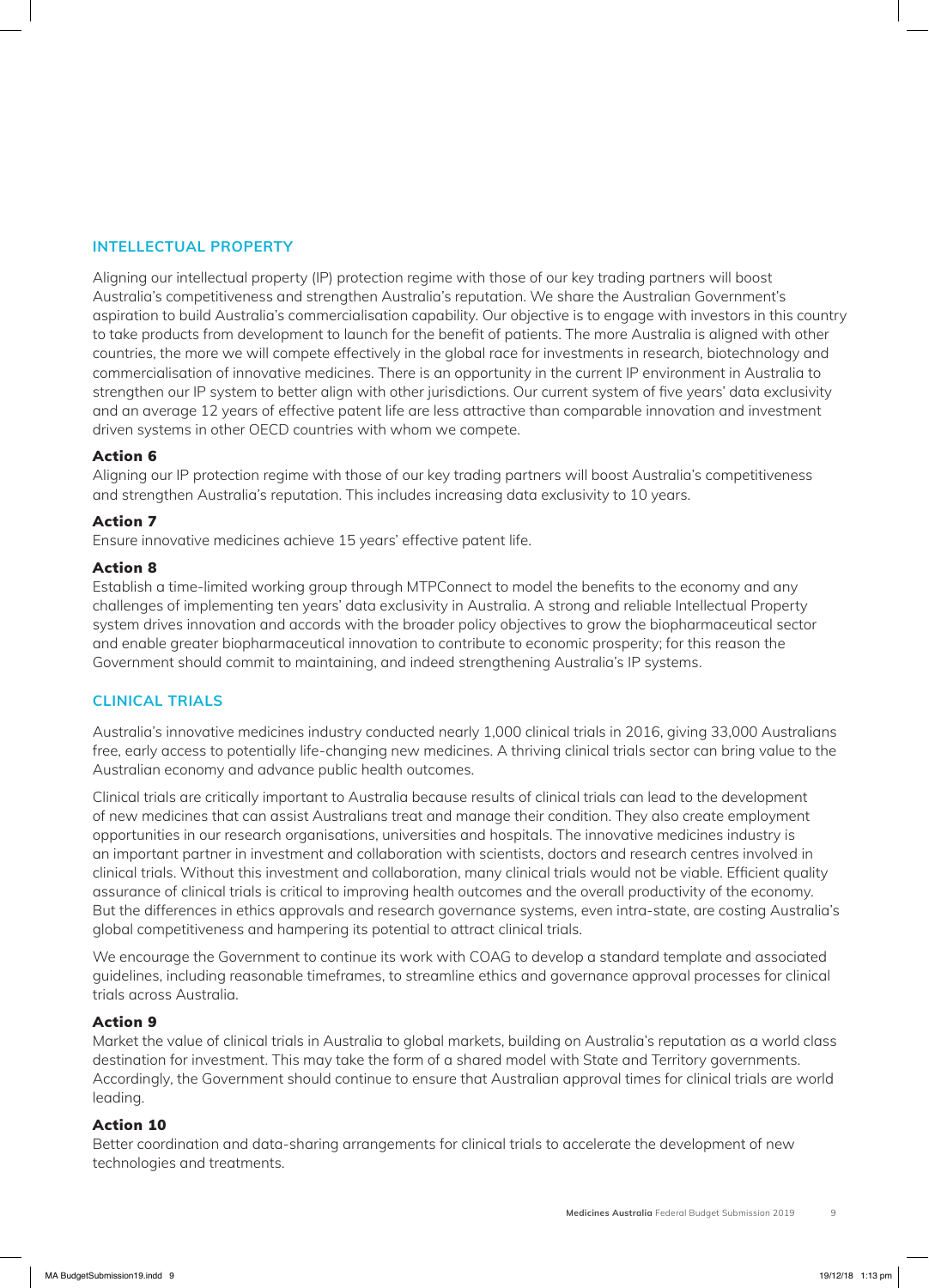#### **UPDATE THE NATIONAL MEDICINES POLICY**

In this very exciting time of rapid advancements in modern medicine, a range of new technologies will become available to patients over the next decade and beyond. While the National Medicines Policy (NMP) has served Australia well for a very long time, it needs modernisation to ensure it remains fit for purpose into the 21st century.

Medicines Australia was pleased to initiate opening the dialogue in this policy space, having facilitated an early stakeholder roundtable on this topic.

#### Action 11

The Australian Government, through the Department of Health should work with consumers, targeted stakeholders and Medicines Australia and on the development of a National Medicines Policy update for the inclusion of emerging therapeutics. This will ensure the NMP remains fit for purpose and keeps pace with emerging therapeutic technologies and evolving health, medicines and therapeutics delivery systems. It would also guide future reforms to evaluation processes for therapeutics through the PBAC and PBS to accommodate emerging therapeutic technologies and ensure that all Australians who may benefit from a particular innovative treatment get access to it.

# **3. Improved policy coordination: whole of medicines sector**

Medicines Australia advocates for the establishment of a high-level government-industry forum as a priority. Coordination, consistency and collaboration between the Department of Health and the Department of Industry, Innovation and Science, and with the Central Agencies, assists with the development of sound policies that lead to social, health and economic benefits for Australia through a vibrant medicines and vaccines sector.

#### Action 12

Ministers of Health, Industry, and where relevant, central agencies, to lead a government industry forum. This forum would develop policies that lead to greater social, health and economic benefits for Australia from investment in the PBS and the medicines and vaccines sector.

### **4. Digital health**

Digital health can drive efficiencies across the health care system as a whole and improve patient outcomes, adherence and monitoring of medicines as they are used. Significant savings will accrue which can be reinvested in better healthcare interventions, such as innovative medicines on the PBS.

Medicines Australia sees the digital landscape as a substantial opportunity to harness greater efficiencies and better outcomes across the health system. We also encourage consideration of a robust digital health platform that can harness, engage and aggregate the vast amount of data available.

Data analytics in healthcare is evolving into a promising field for providing greater insights from sizeable data sets. Better use of health data can improve health outcomes while reducing the burden on the health system. Its potential is great; however there remain many challenges to overcome. Australia was regarded as a world leader in the 1990's with respect to Health Technology Assessment (HTA). It gained this reputation when it pioneered the use of economic evaluations as part of the approval process for medicines and vaccines. In more recent times, a number of reviews have been more critical of Australia's HTA processes. A revised framework that maximises health data opportunities could be coordinated by the Prime Minister and Cabinet's Digital Transformation Office in consultation with relevant portfolio agencies, funded from existing agency resources.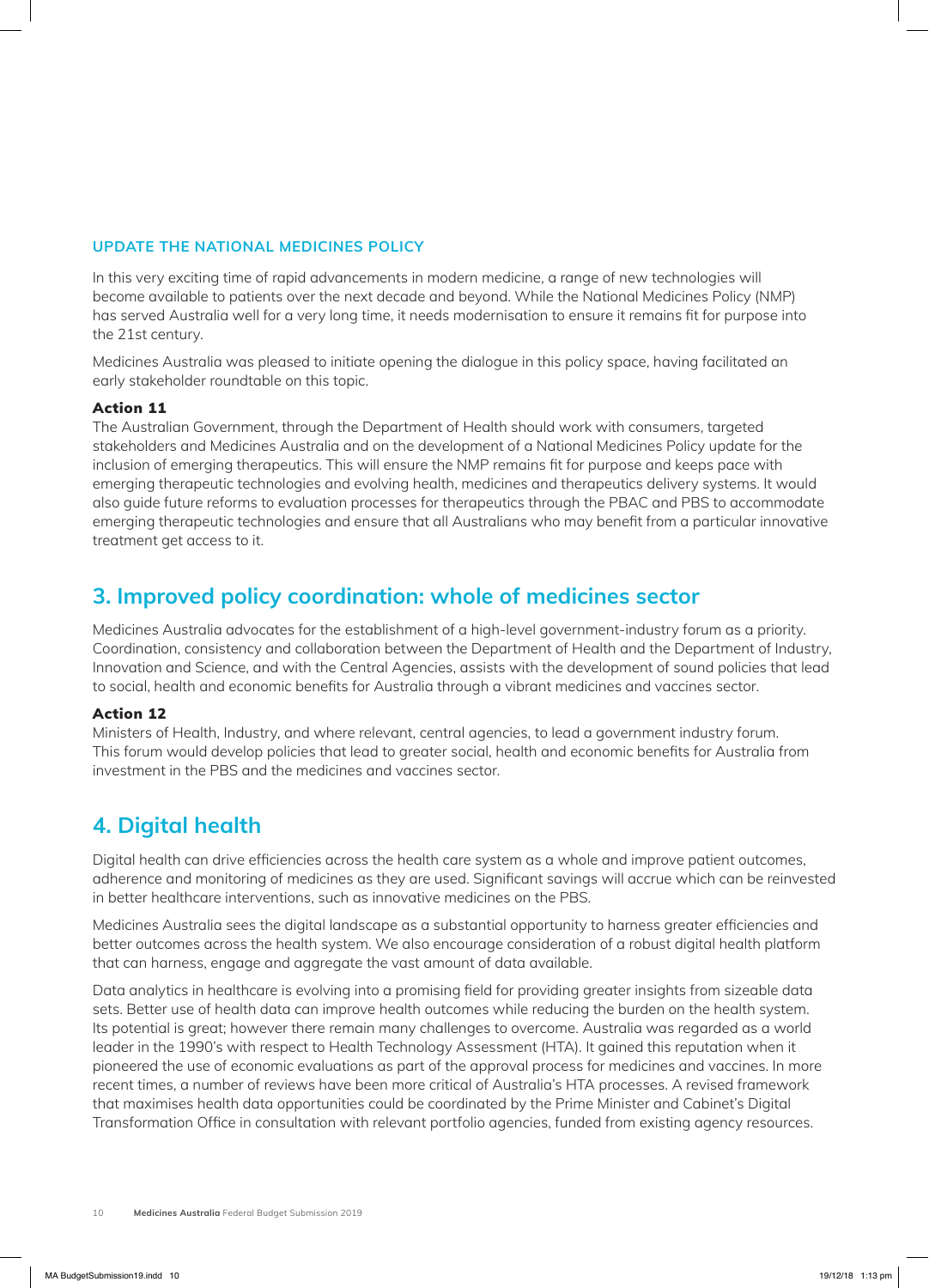#### Action 13

Health Ministers continue to drive the necessary digital reform agenda by bringing forward the timeline for development of the *National Digital Medicines Management Blueprint*. This blueprint should ensure the inclusion of notification of dispensing actions back to prescribers to better track patients' health outcomes, treatment adherence and post market safety and efficacy monitoring of medicines (including identification of the use of biosimilar medicines).

#### Action 14

The Australian Government through the Australian Digital Health Agency (ADHA) should ensure the completion of the blueprint by 2018-2019.

# **5. Employment and skills**

The strength of the medicines industry depends on the extraordinary talent of our people, their skills and knowledge.

A growing body of research predicts that the areas of future job growth will require people with higher levels of skills and education, particularly in STEM disciplines. Attracting and retaining talented researchers can be challenging due to factors such as employment uncertainty arising from short-term funding or more appealing career opportunities overseas. According to MTPConnect, funding from the BTF and the MRFF has the potential to make significant changes to the economy including:

- An additional \$3.2 billion in nominal Gross Value Added (GVA) compared to 2015, with GVA generated from 2015 to 2025 compared to the baseline estimated at \$18 billion; and
- An additional 28,000 new jobs to the sector in 2025 relative to 2015. Of these, 14,000 jobs are in universities and medical research institutes which reflects the substantial increase in research funding being delivered by the MRFF.

The Australian Government and State and Territories, through the COAG process, can improve long-term workforce planning and create incentives for companies to upskill their employees in knowledge intensive industries.

As an industry that employs STEM graduates, many with PhD level qualifications, there is a need to ensure that future graduates remain within the sector. For example, reduction of payroll taxes for STEM graduates would provide a tangible incentive for companies, and form part of the competitive localisation package offered by States and Territories for businesses to invest in their state.

#### Action 15

As a leading employer of tertiary educated Australians, we seek to work collaboratively with the Commonwealth Government to ensure that all measures that create employment opportunities are strengthened. This includes migration policies that allow our workforce to grow, knowledge sharing, education and training collaborations, and an appropriate R&D tax incentive.



For further information, please contact:

**Jamie Snashall Director, Public Affairs, Medicines Australia**

17 Denison Street, Deakin ACT 2600 **P** +61 (0) 2 6147 6502 jsnashall@medaus.com.au **https://medicinesaustralia.com.au/**